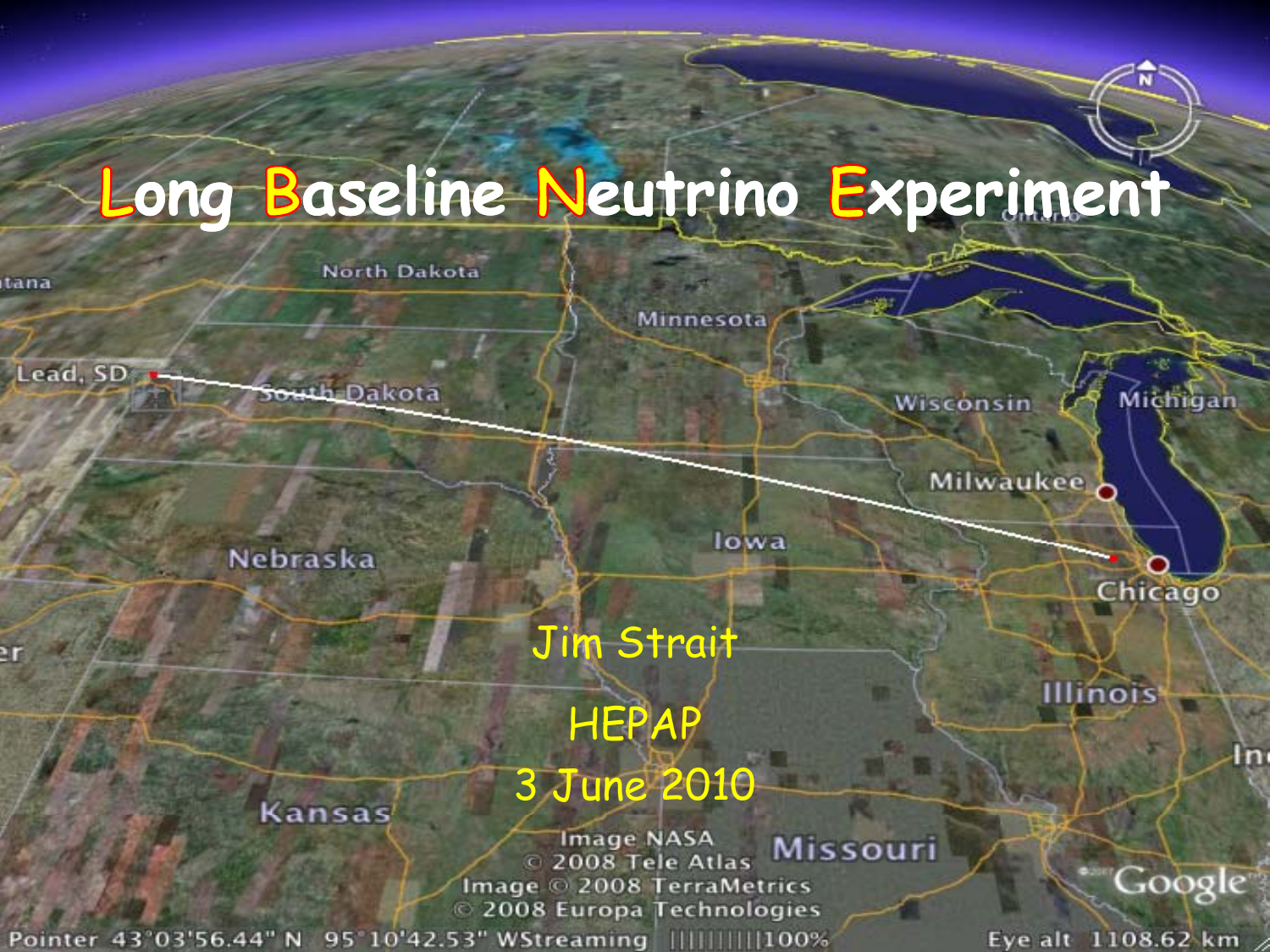# Long-Baseline Neutrino Experiment Collaboration

**Alabama:** J. Goon, I Stancu

**Argonne:** M. D'Agostino, G. Drake. Z. Djurcic, M. Goodman, V. Guarino, J. Paley, R. Talaga, M. Wetstein **Boston:** E. Hazen**,** E. Kearns, J. Raaf, J. Stone **Brookhaven:** M. Bishai, R. Brown, H. Chen, M. Diwan\*, J. Dolph, G. Geronimo, R. Gill, R. Hackenberg, R. Hahn, S. Hans, D. Jaffe, S. Junnarkar, J.S. Kettell, F. Lanni, L. Littenberg, D. Makowiecki, W. Marciano, J.S. Kettell, F. Lanni, L. Littenberg, D. Makowiecki, W. Marciano, **Louisiana State:** N. Buchanan, T. Kutter, W. Metcalf, J. Nowak<br>W. Morse, Z. Parsa, C. Pearson, V. Radeka, S. Rescia, T. Russo, N. Samios,R. Sharma, N. Simos, J. Sondericker, J. Stewart, H. Tanaka, C. Thorn, B. Viren, Z. Wang, S. White, L. Whitehead, M. Yeh, B. Yu **Caltech:** R. McKeown**Cambridge**: A. Blake, M. Thomson **Catania/INFN:** V. Bellini, G. Garilli, R. Potenza, M. Trovato **Chicago:** E. Blucher **Colorado:** A. Marino, M. Tzanov, E. Zimmerman **New Mexico:** B. Becker, J. Math **Colorado State:** B. Berger, J. Harton, W. Toki, R. Wilson **Columbia:** L. Camillieri, C.Y. Chi, C. Mariani, M. Shaevitz, W. Sippach, W. Willis **Crookston:** D. Demuth**Dakota State:** B. Szcerbinska**Davis:** R. Breedon, T. Classen, J. Felde, M. Tripanthi, R. Svoboda\* **Rensselaer:** D. Kaminski, J. Napolitano, S. Salon, P. Stoler <sup>p</sup> **Drexel:** C. Lane, J. Maricic, R. Milincic, K. Zbiri **Rensselaer Duke:** J. Fowler, K. Scholberg, C. Walter **Duluth:** R. Gran, A. Habig **Fermilab:** D. Allspach, B. Baller, D. Boehnlein, S. Childress, T. Dykhuis,<br>A. Hahn, P. Huhr, J. Hylen, M. Johnson, T. Junk, B. Kayser, G. Koizumi,<br>T. Lackowski, C. Laughton, P. Lucas, B. Lundberg, P. Mantsch, J. Morfin,<br>V D. Reitzner, K. Riesselmann, R. Schmidt, D. Schmitz, P. Shanahan, J. Strait, K. Vaziri, G. Velev, G. Zeller, R. Zwaska **Hawaii:** S. Dye, J. Kumar, J. Learned, S. Matsuno, S. Pakvasa, M. Rosen, G. Varner**Indian Universities:** V. Bhatnagar, B. Bhuyan, B. Choudhary, P. Gupta, A. Kumar, S. Mandal, S. Sahijpal, V. Singh

**Iowa State:** M. Sanchez

**IPMU/Tokyo:** M. Vagins

3 June 2010

**Irvine:** W. Kropp, M. Smy, H. Sobel

**Kansas State:** T. Bolton, G. Horton-Smith **LBL:** R. Kadel, B. Fujikawa, D. Taylor **Livermore:** A. Bernstein, R. Bionta, S. Dazeley, S. Ouedraogo **London-UCL**: J. Thomas **Los Alamos:** S. Elliot, V. Gehman, G. Garvey, T. Haines, D. Lee, W. Louis, C. Mauger, G. Mills, Z. Pavlovic, G. Sinnis, R. Van de Water, H. White N. Buchanan, T. Kutter, W. Metcalf, J. Nowak **Maryland:** E. Blaufuss, T. Straszheim, G. Sullivan **Michigan State:** E. Arrieta-Diaz**,** C. Bromberg, D. Edmunds, J. Huston, B. Page **Minnesota:** M. Marshak, W. Miller **MIT:** W. Barletta, J. Conrad, R. Lanza, P. Fisher **NGA:** S. Malys, S. Usman **New Mexico:** B. Becker, J. Mathews **Notre Dame:** J. Losecco **Oxford**: G. Barr, J. DeJong, A. Weber **Pennsylvania:** J. Klein, K. Lande, A. Mann, M. Newcomer, R. vanBerg **Pittsburgh:** D. Naples, V. Paolone **Princeton:** Q. He, K. McDonald **Rochester:** R. Bradford, K. McFarland **SDMST:** X. Bai, R. Corey **SMU:** J. Ye**South Carolina:** S. Mishra, R. Petti, C. Rosenfeld **South Dakota State:** K. McTaggert **Texas:** S. Kopp, K. Lang, R. Mehdiyev **f Tu fts:** H. Gallagher, T. Kafka, W. Mann, J. Schnepps **Indiana:** C. Bower, W. Fox, M. Messier, J. Musser, R. Tayloe, J. Urheim *17 M* **State UCLA:** K. Arisaka, D. Cline, K. Lee, Y. Meng, F. Sergiampietri, H. Wang **Virginia Tech:** J. Link **Washington:** S. Enomoto, J. Kaspar, N. Tolich, H.K. Tseung Wisconsin: B. Balantekin, F. Feyzi, K. Heeger, A. Karle, R. Maruyama, C. Wendt **Yale:** B. Fleming, M. Soderberg, J. Spitz *a* External Find<br>
Factor Galerberg, J. Spitz<br>
Sand Scientists<br>
Sand Scientists<br>
Sand Contracts<br>
Sand Contracts<br>
Sand Contracts<br>
Sand Contracts

#### *\*co-spokes* and Engineers … and growing. J. Strait - LBNEE 2 of 21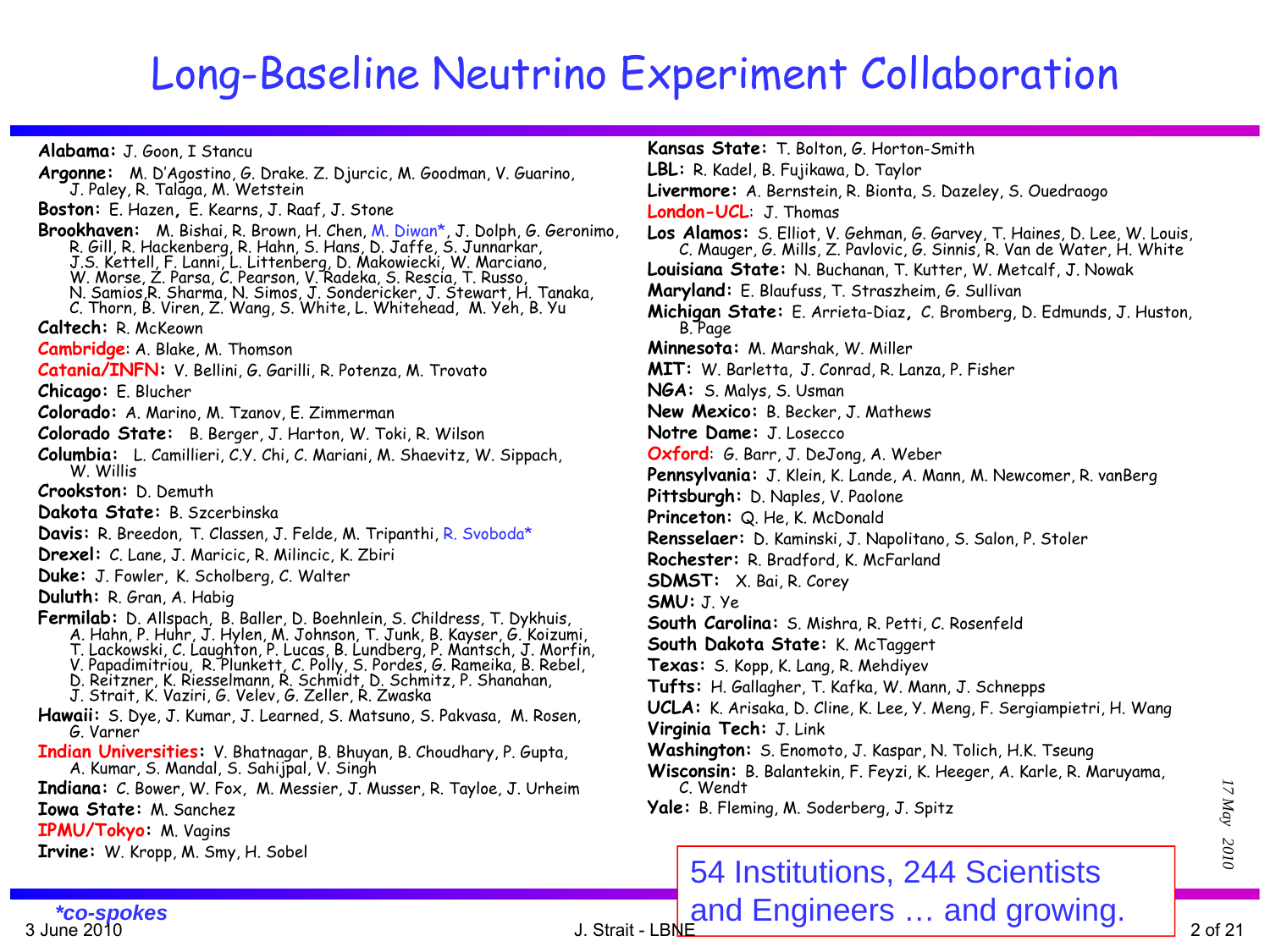## Goals of LBNE

Measure  $v_{\mu} \rightarrow v_{e}$  oscillations with sensitivity >> NOvA and T2K:

• Determine the mass hierarchy:

Are  ${\rm v_1}$  and  ${\rm v_2}$  lighter or heavier than  ${\rm v_3}$ ?

- Search for CP violation in the neutrino sector Why is there matter but almost no anti-matter in the Universe?
- •• Sensitivity for above down to sin $^2$ (2 $\theta_{\!13})$  ~ 0.01 .
- Use very massive detector necessary for the oscillation physics for:
- $\bullet$  Improved limits (or discovery!) of proton decay
- Measurements using astrophysical neutrinos:
	- -Neutrinos from a supernova in (or near) our galaxy
	- -Diffuse supernova neutrino flux
	- -Atmospheric neutrinos
	- Solar neutrinos
- Further measurements of  ${\rm v}_{\rm \mu}$  ->  ${\rm v}_{\rm \mu}$  (disappearance) oscillations
- Geoneutrinos, . . .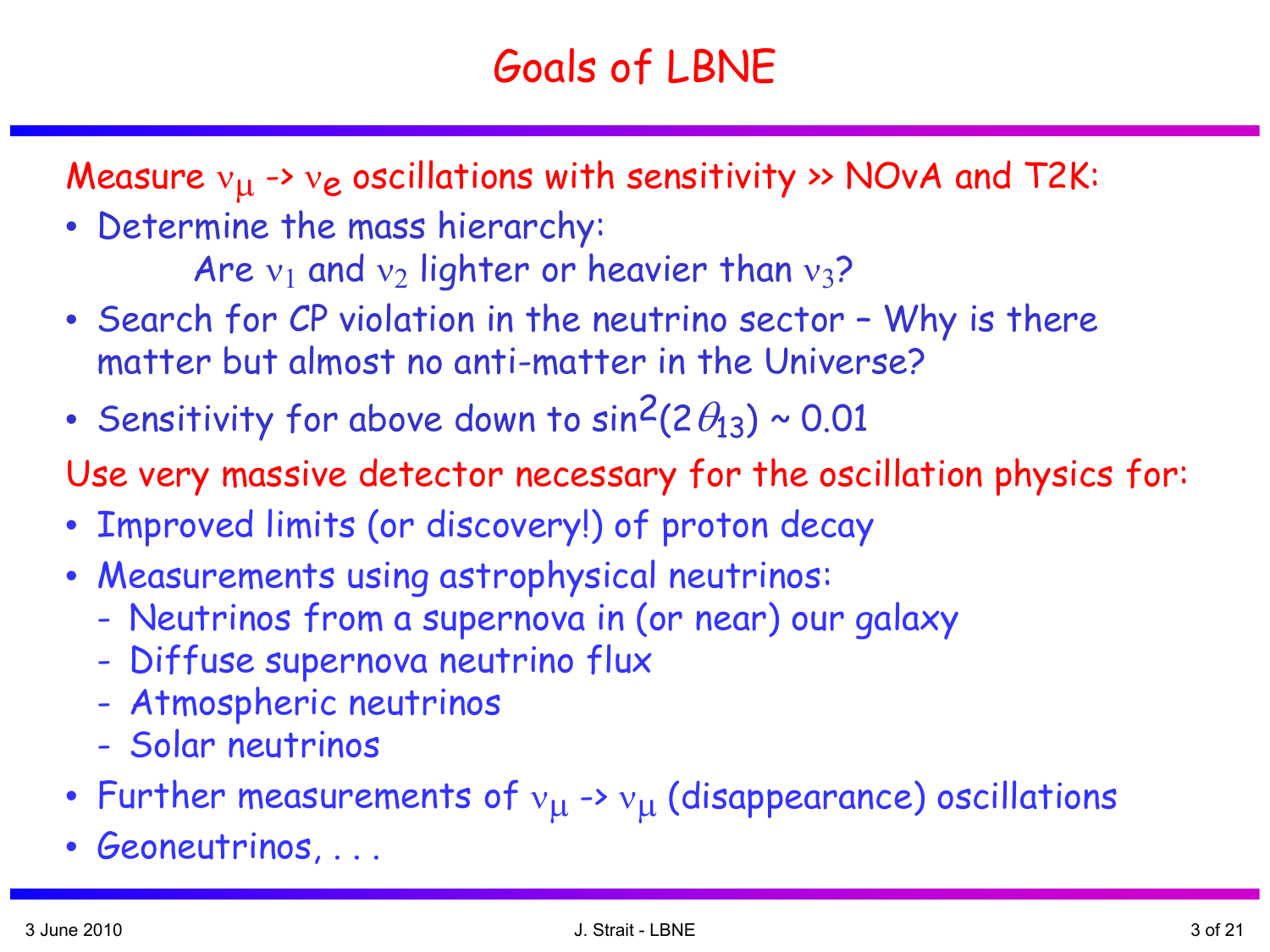# LBNE Project Scope

- WBS 1.1 Project Management.
- WBS 1.2 New neutrino beam at Fermilab: Initial proton beam power =  $0.7$  MW, but facility to be capable of being upgraded to ≥2 MW.
- WBS 1.3 Near detector To measure un-oscillated beam spectrum and neutrino cross sections needed to make the oscillation measurements.
- A far detector complex of ≥ 200 kT "Water Cerenkov Equivalent":

WBS 1.4 - Water Cerenkov Detector (WCD) 100 kT "modules placed at 4850 feet.

WBS  $1.5$  - Liquid Argon TPC Detector (LAr)  $\sim$  20 kT "modules" placed at 300/800 feet or 4850 feet. Choose detector configuration that gives the best science within

cost, schedule, and technical risk constraints.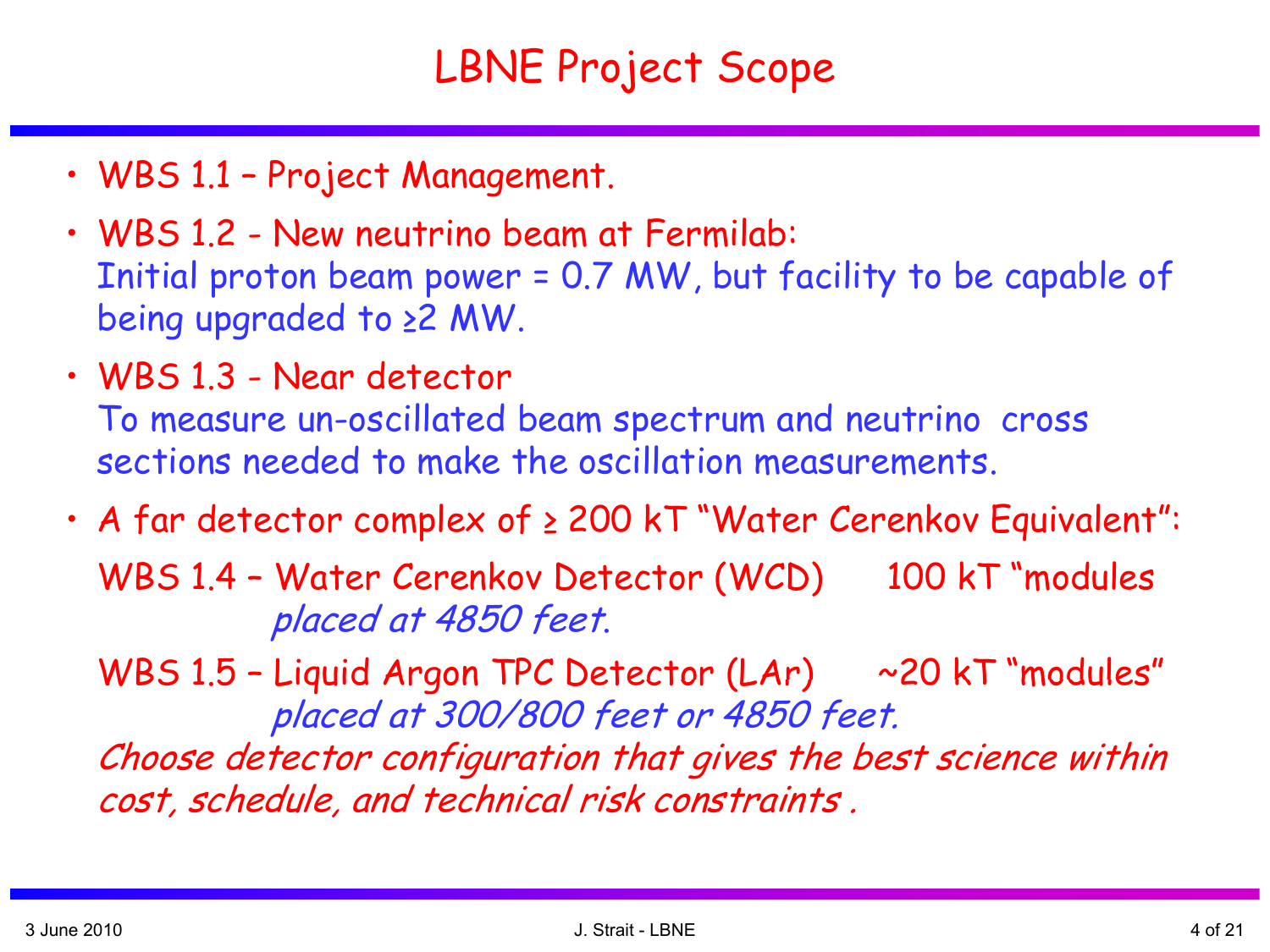# Project Scope

- WBS 1.6 Conventional facilities: underground and surface facilities at the near and far sites.
	- Significant underground and surface civil engineering on the Fermilab site for the beam and near detector.
	- Underground and surface civil engineering for LBNE-specific facilities on/in the DUSEL site.
	- We are working with DUSEL to define: <sup>o</sup> Precise boundaries of responsibility between DUSEL and LBNE. o The management of "LBNE's" cavern and surface construction within the overall DUSEL construction project.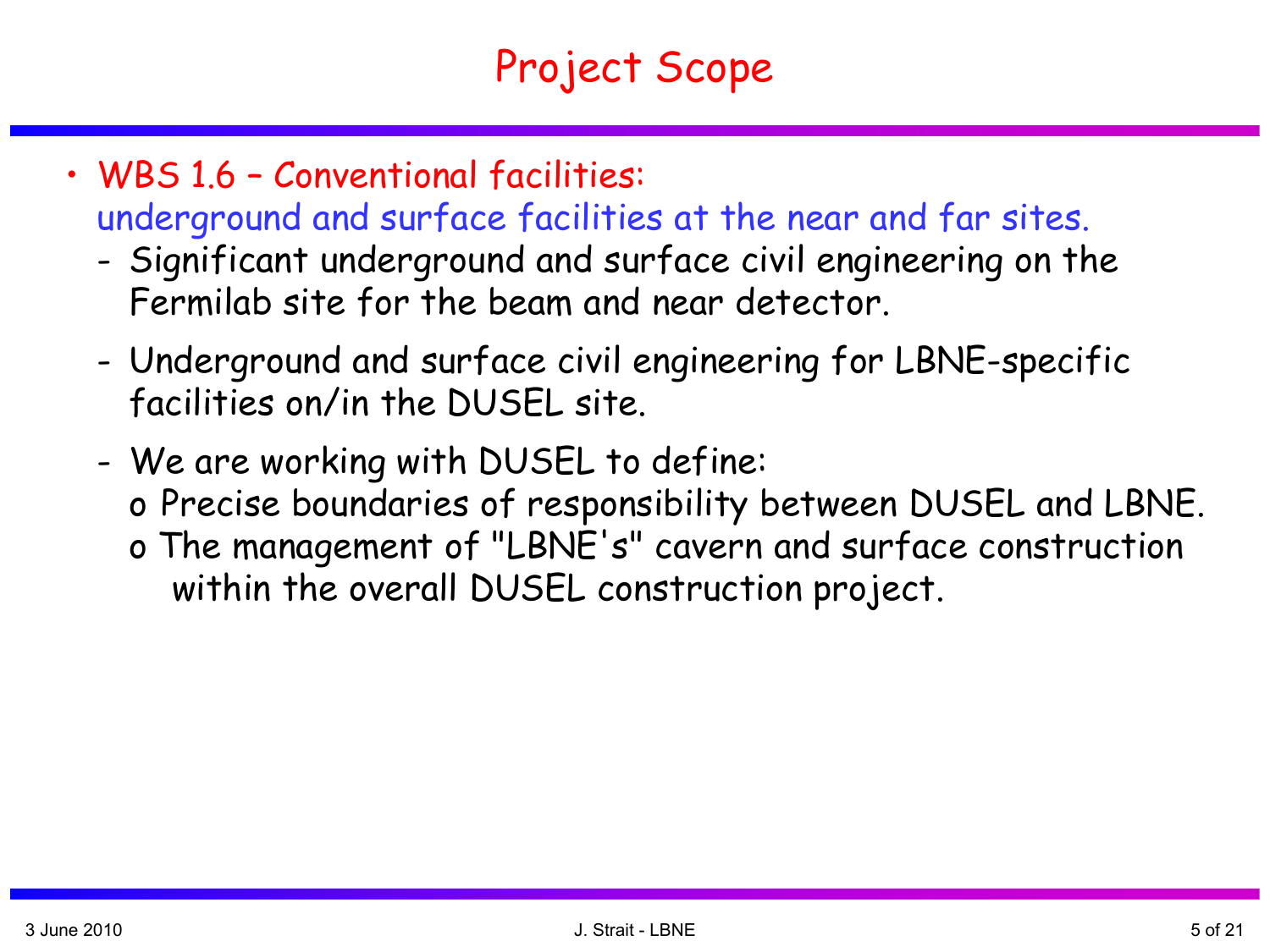



*Draft 21 May 2010*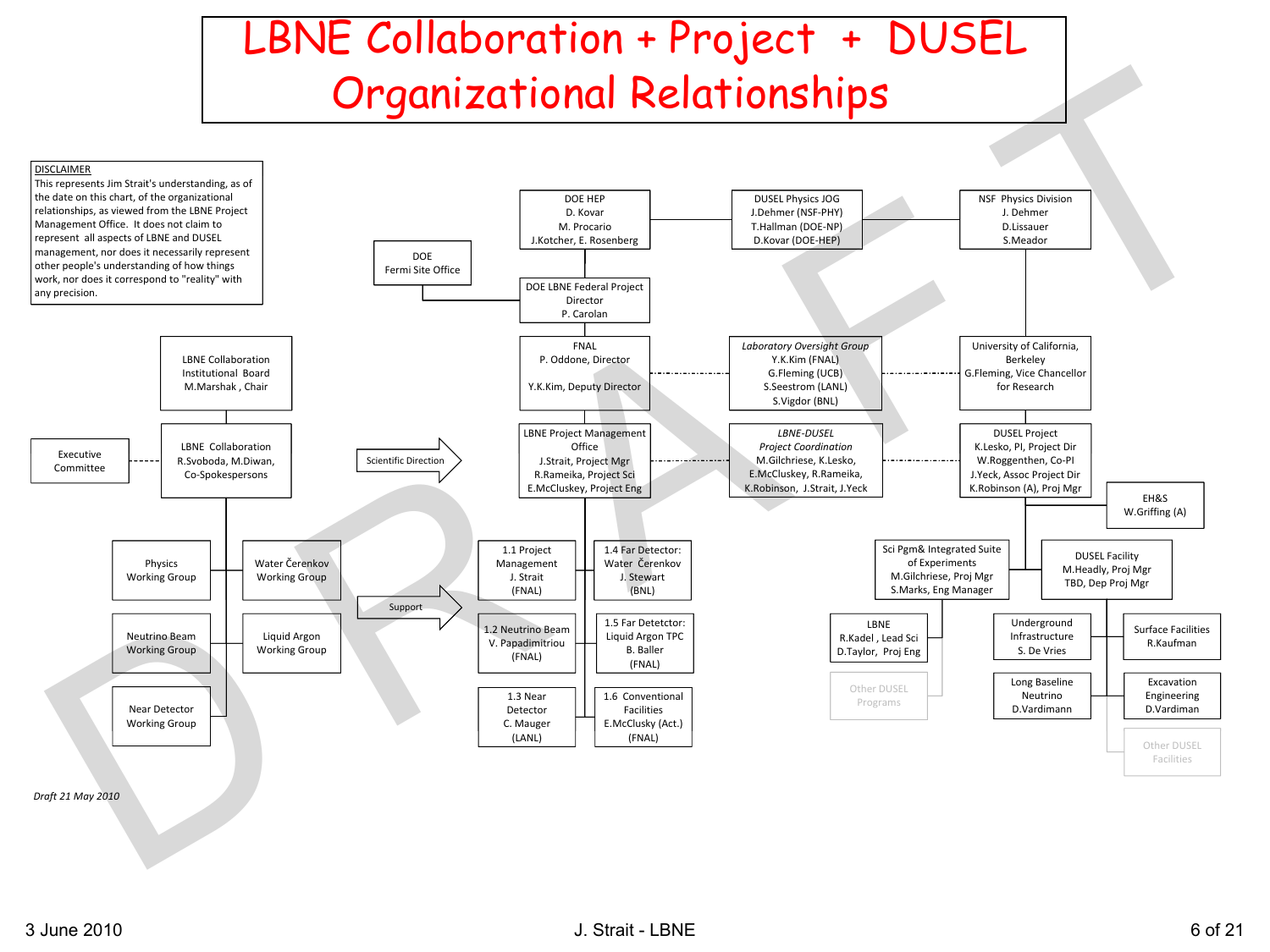

*Draft 2 June 2010*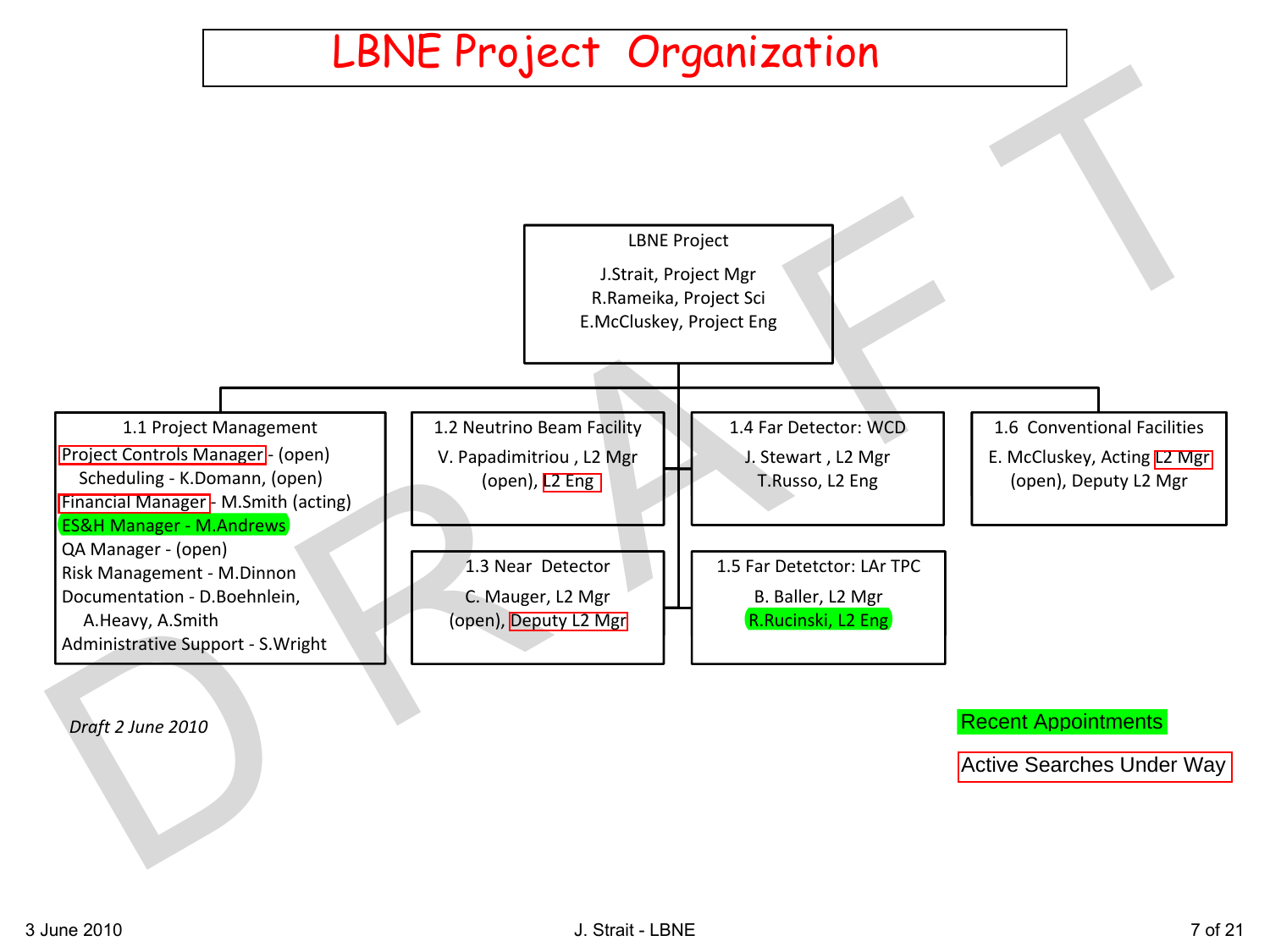#### LBNE Near Det Sub-Project Organization

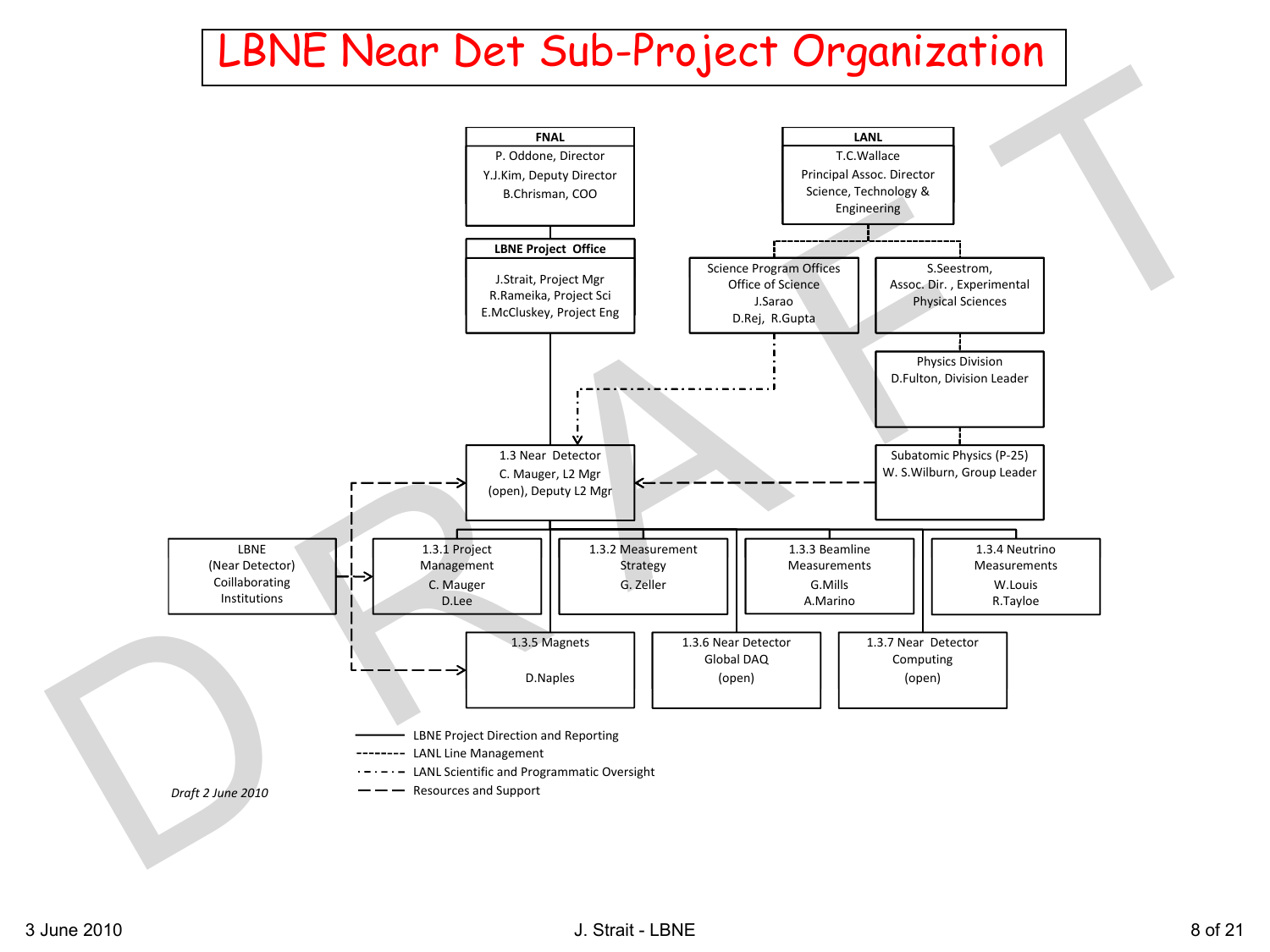#### Funding for the next several years

DOE has given us three potential funding profiles for the coming years:

|                              | "Low"   | "Medium" | "High"  |
|------------------------------|---------|----------|---------|
| <b>FY2009 - ARRA+R&amp;D</b> | \$5.0M  | \$5.0M   | \$5.0M  |
| FY2010 - ARRA +R&D           | \$22.2M | \$22.2M  | \$22.2M |
| <b>FY2011 - R&amp;D+PED</b>  | \$12.0M | \$17.0M  | \$17.0M |
| <b>FY2012 - PED</b>          | \$35.0M | \$35.0M  | \$45.0M |
| <b>FY2013 - PED</b>          | \$55.0M | \$55.0M  | \$55.0M |

Progress towards baselining the project and beginning construction depends on the actual profile.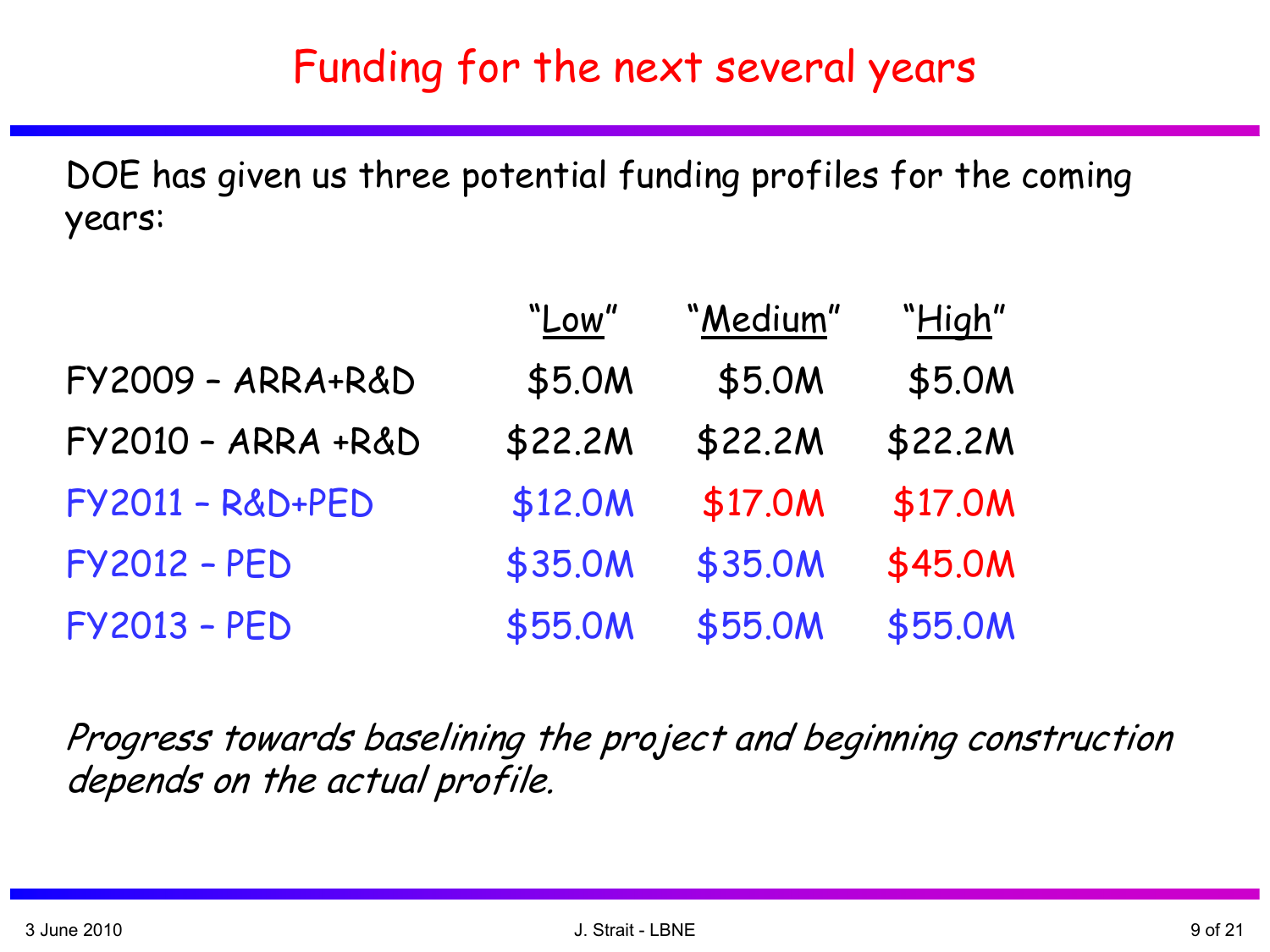We are currently early in the project planning phase.

- Received DOE CD-0 (Approve Mission Need) January 2010
- Working towards CD-1 Review (Conceptual design, preliminary cost and schedule range) December 2010
- CD-1 (assuming successful CD-1 review) April 2011
- Schedule for CD-2 (Project baseline) depending on funding . . . Winter 2012/3 ~ Summer 2013
- CD-3 (start construction)

depending on funding  $\dots$  2014  $\sim$  2015

• Schedule for construction is in the process of being developed => guess that project will be complete  $\geqslant 2020$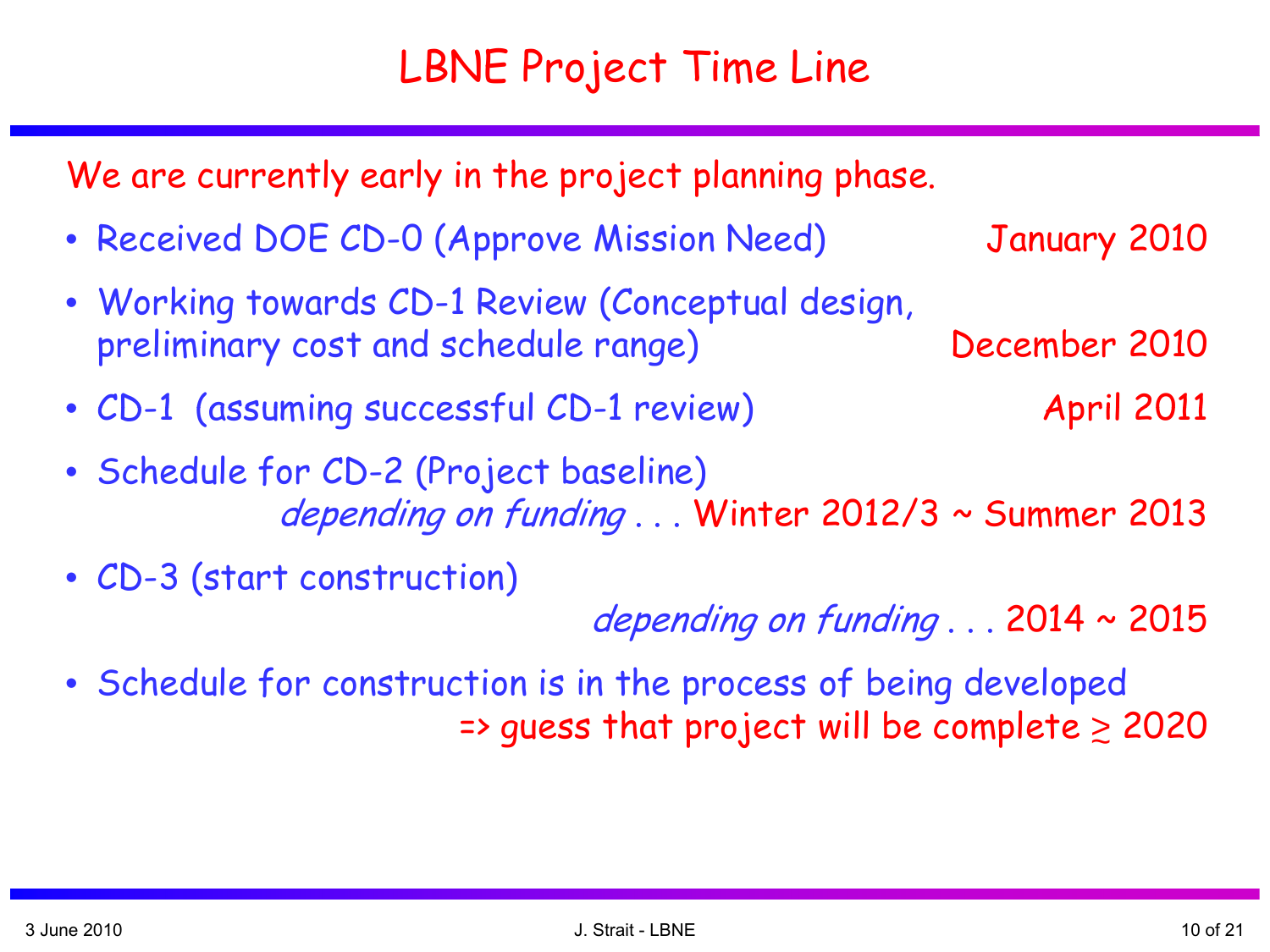#### LBNE Calendar of Events Towards CD-1

| · Detailed outline of CDR                                                                                    | 10 May          |
|--------------------------------------------------------------------------------------------------------------|-----------------|
| Detailed outline of Preliminary Project Management Plan<br>(PPMP) and DUSEL-LBNE MOU; draft organization and |                 |
| definition of roles and responsibilities                                                                     | 19 May          |
| · Initial draft sub-project Resource Loaded Schedules (RLS)                                                  | 25 June         |
| · Intermediate draft CDR                                                                                     | 25 June         |
| . Intermediate draft of PPMP and DUSEL-LBNE MOU                                                              | 9 July          |
| · Readiness check for CD-1 (internal review)                                                                 | week of 12 July |
| · Subproject RLS delivered for compilation by PMO                                                            | 16 August       |
| . Final draft CDR, ready for final editing                                                                   | 13 September    |
| · Directors CD-1 Design Review<br>week of 20 September                                                       |                 |
| · Advanced draft of PMP and DUSEL-LBNE MOU                                                                   | 1 October       |
| · Directors CD-1 Cost, Schedule and Management Review                                                        |                 |
| week of 25 October                                                                                           |                 |
| • DOE CD-1 Review                                                                                            | 7-9 December    |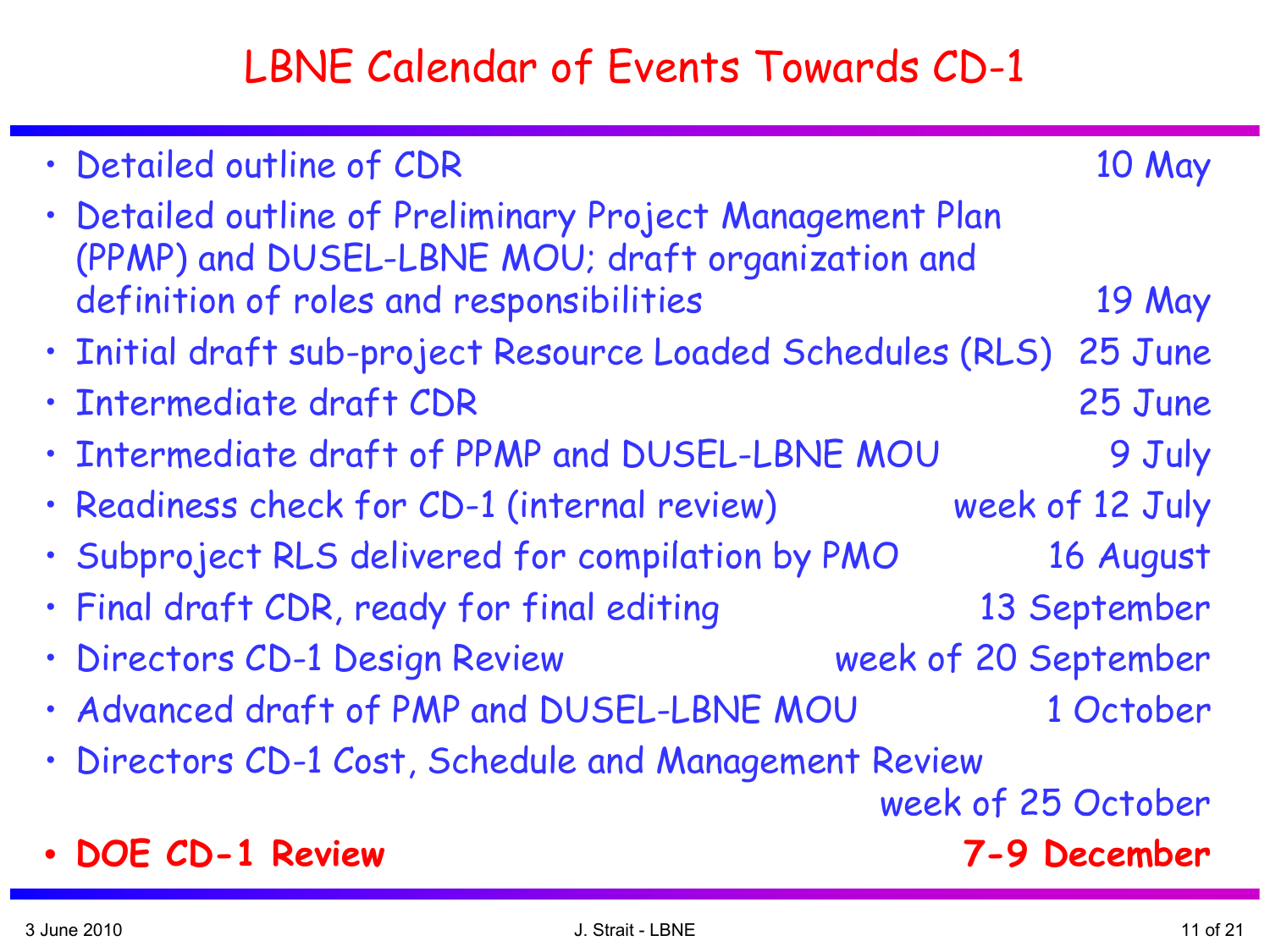#### LBNE Calendar of Events Towards CD-1

| · Detailed outline of CDR                                                                                      | 10 May $\checkmark$ |
|----------------------------------------------------------------------------------------------------------------|---------------------|
| · Detailed outline of Preliminary Project Management Plan<br>(PPMP) and DUSEL-LBNE MOU; draft organization and |                     |
| definition of roles and responsibilities                                                                       | 19 May $\vee$       |
| · Initial draft sub-project Resource Loaded Schedules (RLS)                                                    | 25 June             |
| · Intermediate draft CDR                                                                                       | 25 June             |
| . Intermediate draft of PPMP and DUSEL-LBNE MOU                                                                | 9 July              |
| · Readiness check for CD-1 (internal review)                                                                   | week of 12 July     |
| · Subproject RLS delivered for compilation by PMO                                                              | 16 August           |
| · Final draft CDR, ready for final editing                                                                     | 13 September        |
| · Directors CD-1 Design Review<br>week of 20 September                                                         |                     |
| · Advanced draft of PMP and DUSEL-LBNE MOU                                                                     | 1 October           |
| · Directors CD-1 Cost, Schedule and Management Review                                                          |                     |
| week of 25 October                                                                                             |                     |
| • DOE CD-1 Review                                                                                              | 7-9 December        |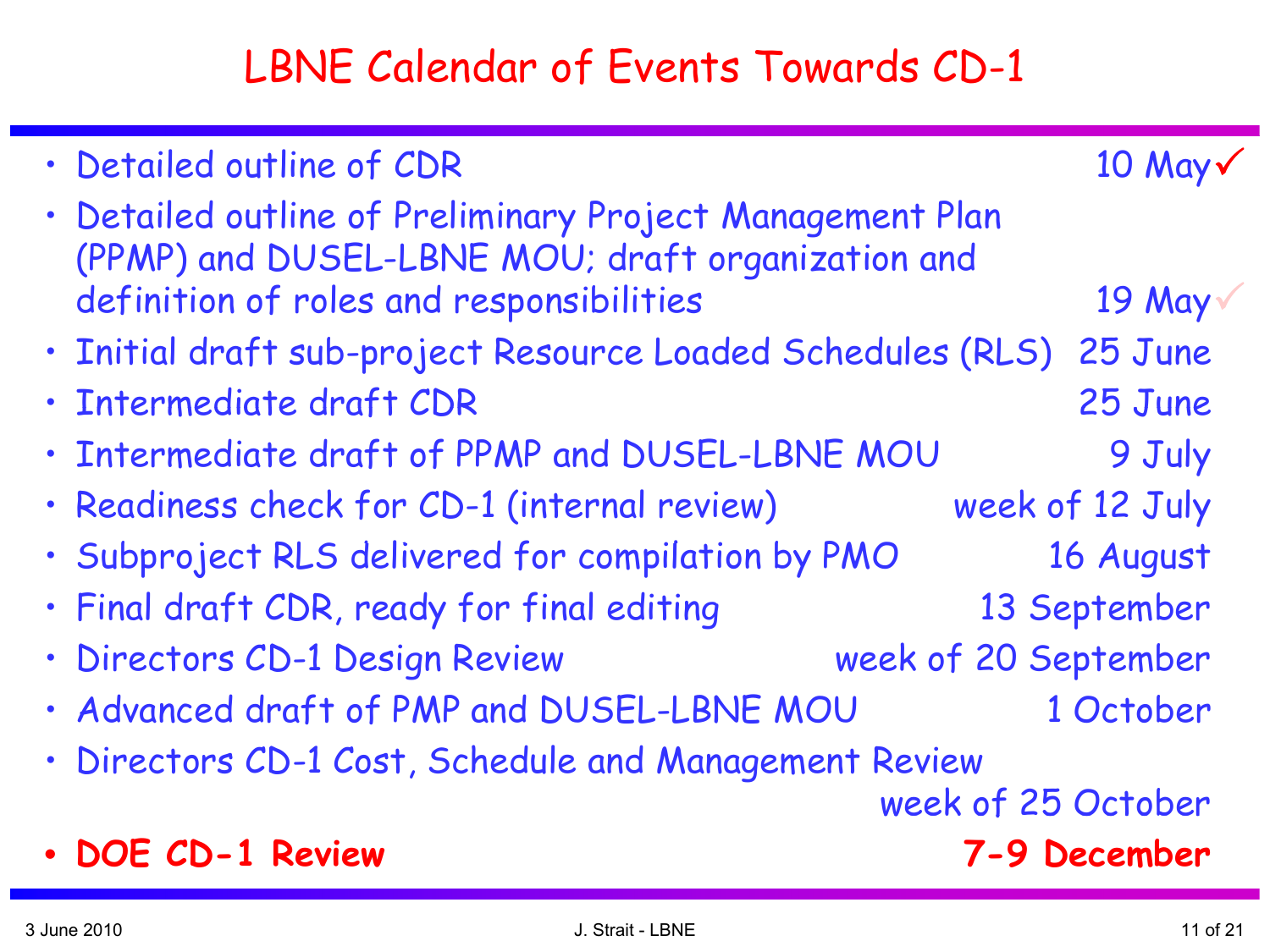LBNE has many configuration choices:

- Not just WCD vs. LAr
- ND configuration
	- <sup>o</sup> many detector options are on the table
	- <sup>o</sup> emphasis on flux measurements vs. short-baseline physics
- Trade-offs (relative budgets) among <sup>o</sup> beam design (e.g. decay pipe dimensions, beam power capability) <sup>o</sup> ND capability (e.g. "MINERvA" vs. more complex detector) o FD mass (larger or smaller depending on other costs)
- Trade-offs between detector mass and other parameters (e.g. photocathode coverage, or LAr wire spacing)
- What must be built from the beginning vs. left for later upgrades (or contributions from yet-to-be found collaborators)?

Approach to all configuration decisions should be the same: Build an experimental complex to deliver the best possible science.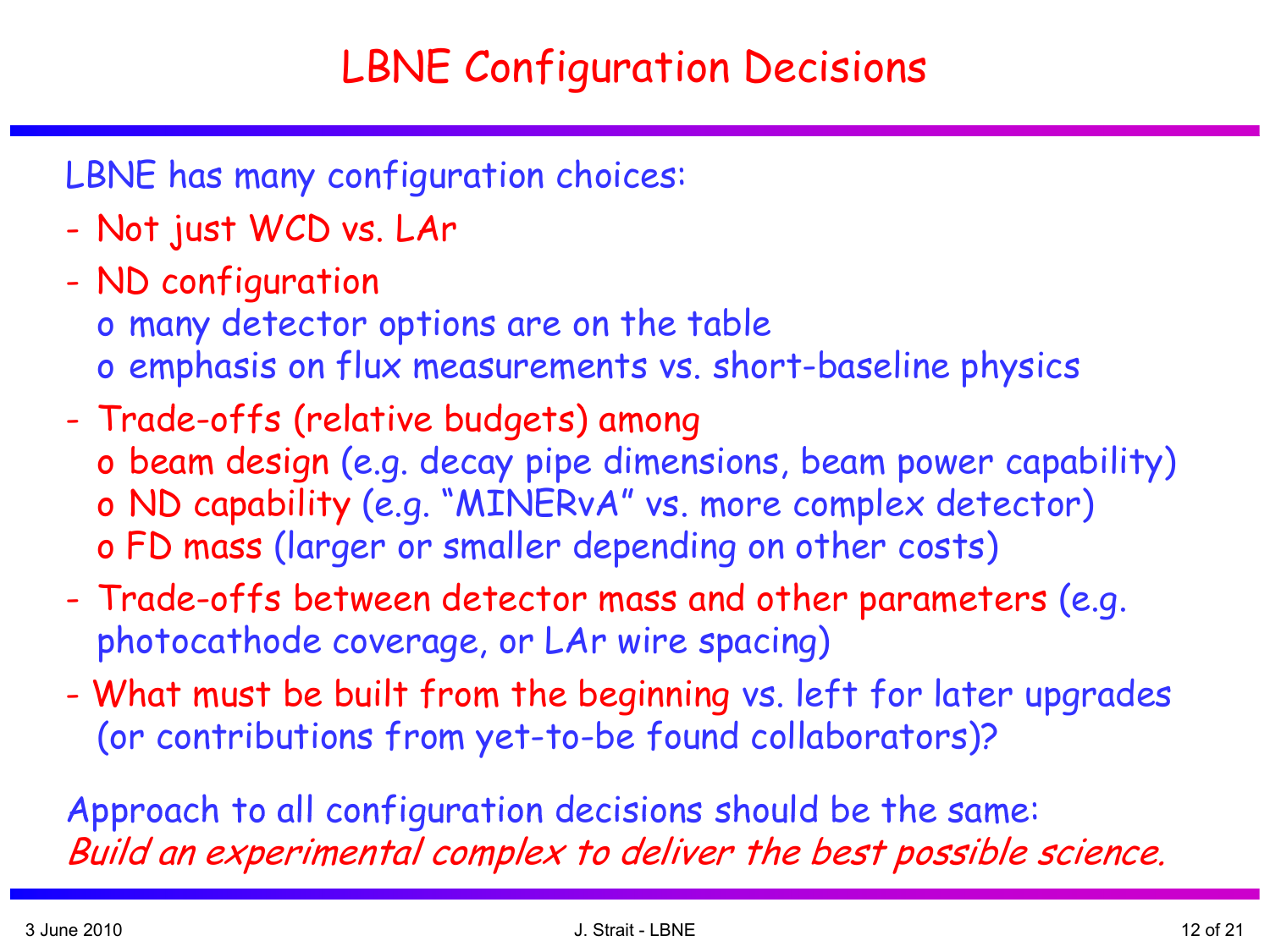#### What is required for CD-1?

- CD-1 is *not* a baseline; some options can be left open.
- $\bullet$  However, it will make it more straightforward to achieve CD-1 if the number of major alternatives still under consideration is small. ("Keep it simple.")
- On the other hand, we should not close off potentially valuable options until we have enough information to be confident that we are making the right decision.
- Options left open must be covered by the cost range and schedule range presented for CD-1.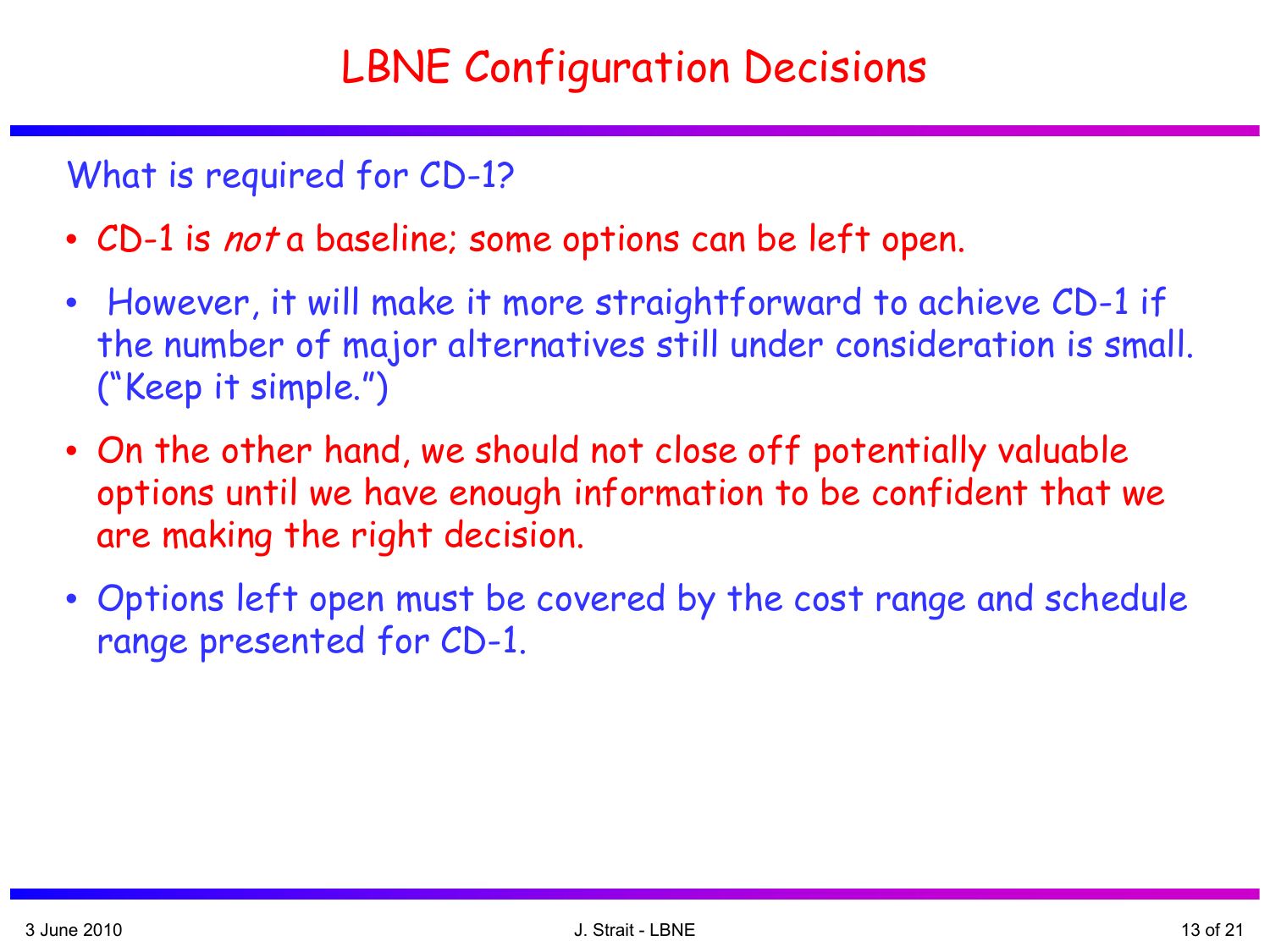# LBNE Configuration Decisions

#### Far Detector Configurations Under Consideration

|                          | <b>WCD @ 4850</b> | LAr @ 4850       | LAr @ 300/800    |
|--------------------------|-------------------|------------------|------------------|
| Q)                       | $2 \times 100$ kT |                  |                  |
| b)                       |                   | $2 \times 20$ kT |                  |
| $\mathsf{C}\,\mathsf{)}$ |                   |                  | $2 \times 20$ kT |
|                          | $1 \times 100$ kT | $1 \times 20$ kT |                  |
| e                        | $1 \times 100$ kT |                  | $1 \times 20$ kT |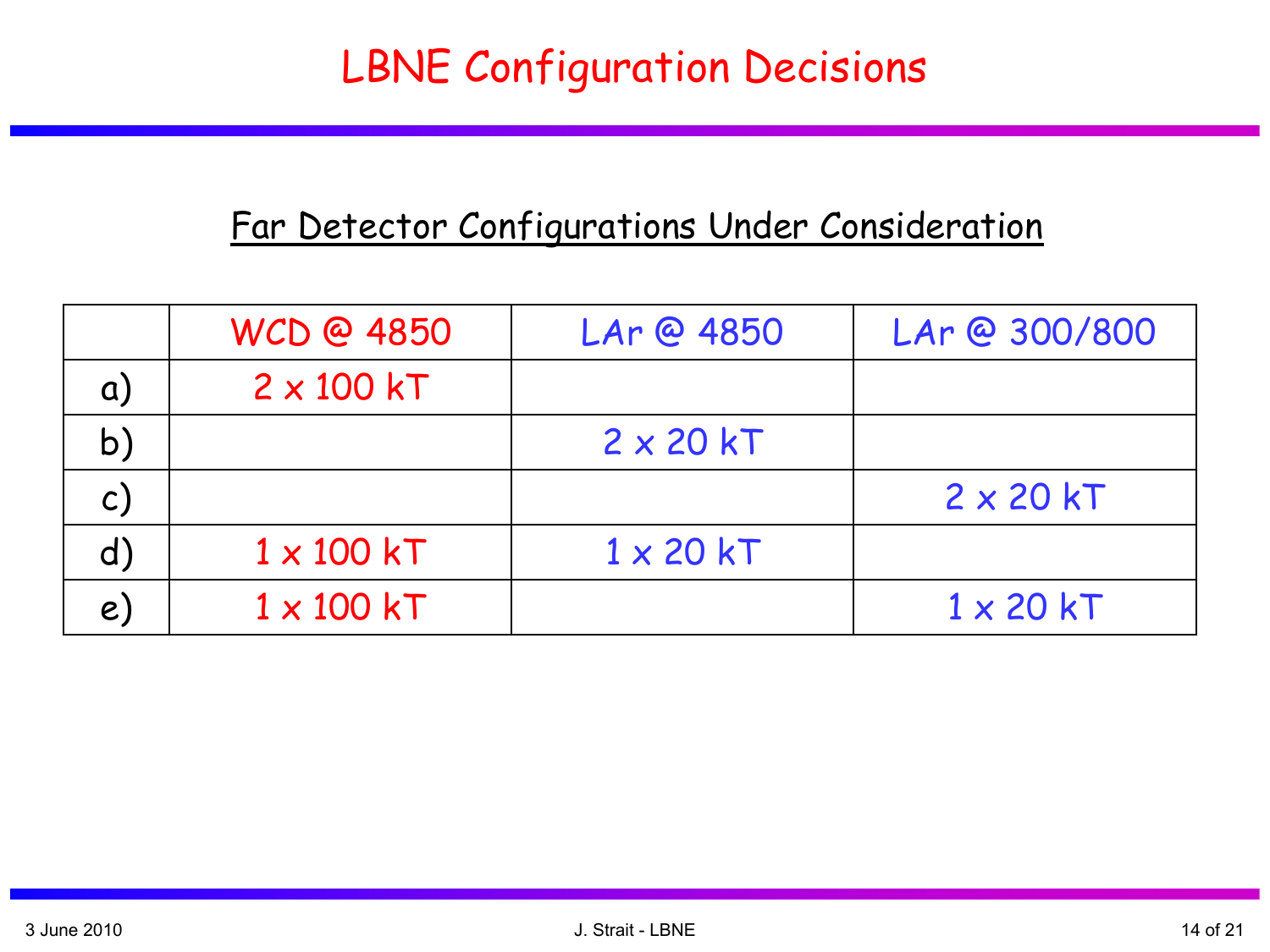# LBNE Configuration Decisions

For the DOE:

- The primary mission is long-baseline neutrino oscillations.
- Proton decay and neutrino astrophysics are important secondary goals, enabled by the large detectors required for the oscillation physics.

For the NSF:

- LBNE represents two of the four physics experiments that "must" be part of the initial experimental program: o Long-baseline neutrino oscillations. <sup>o</sup> Proton decay.
- Other physics enabled by the large detectors are important secondary goals.
- => Neutrino oscillations and proton decay should be most strongly considered in choosing the configuration for "the best possible science."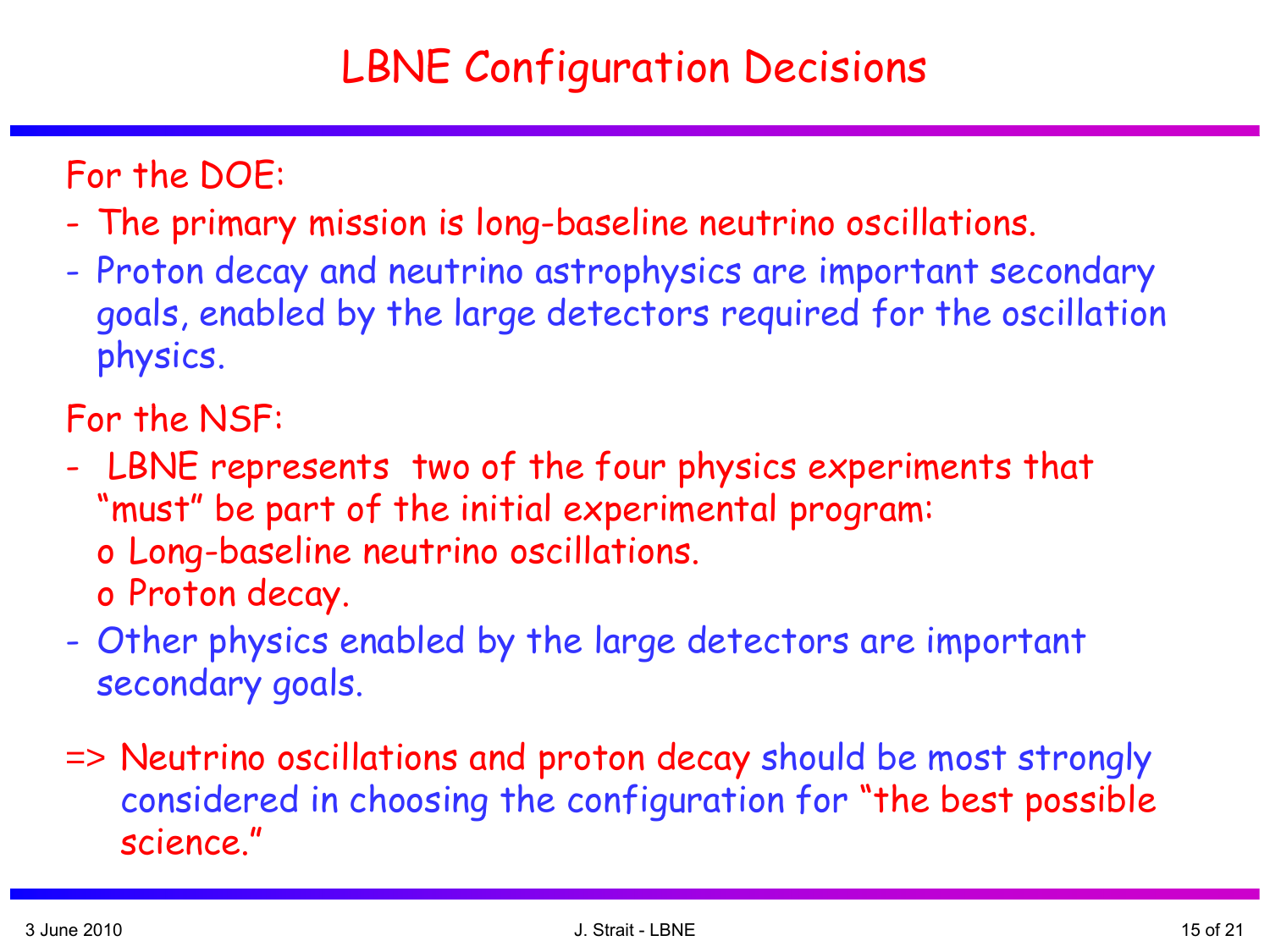#### Inputs to the decision:

- 1) Determine and compare the sensitivity for each physics topic for each configuration.
- 2) Simulations or other studies to determine (or improve determination of) detection efficiency and background rejection for each detector technology and for each relevant physics process, and the uncertainties in these quantities.
- 3) Conduct complete risk analysis (technical, cost and schedule) for each detector technology and far-detector depth.
- 4) Estimate the cost of each configuration, including:
	- Contingency required by risks
	- Required R&D
	- Specific impact of (far) detector choice on beam requirements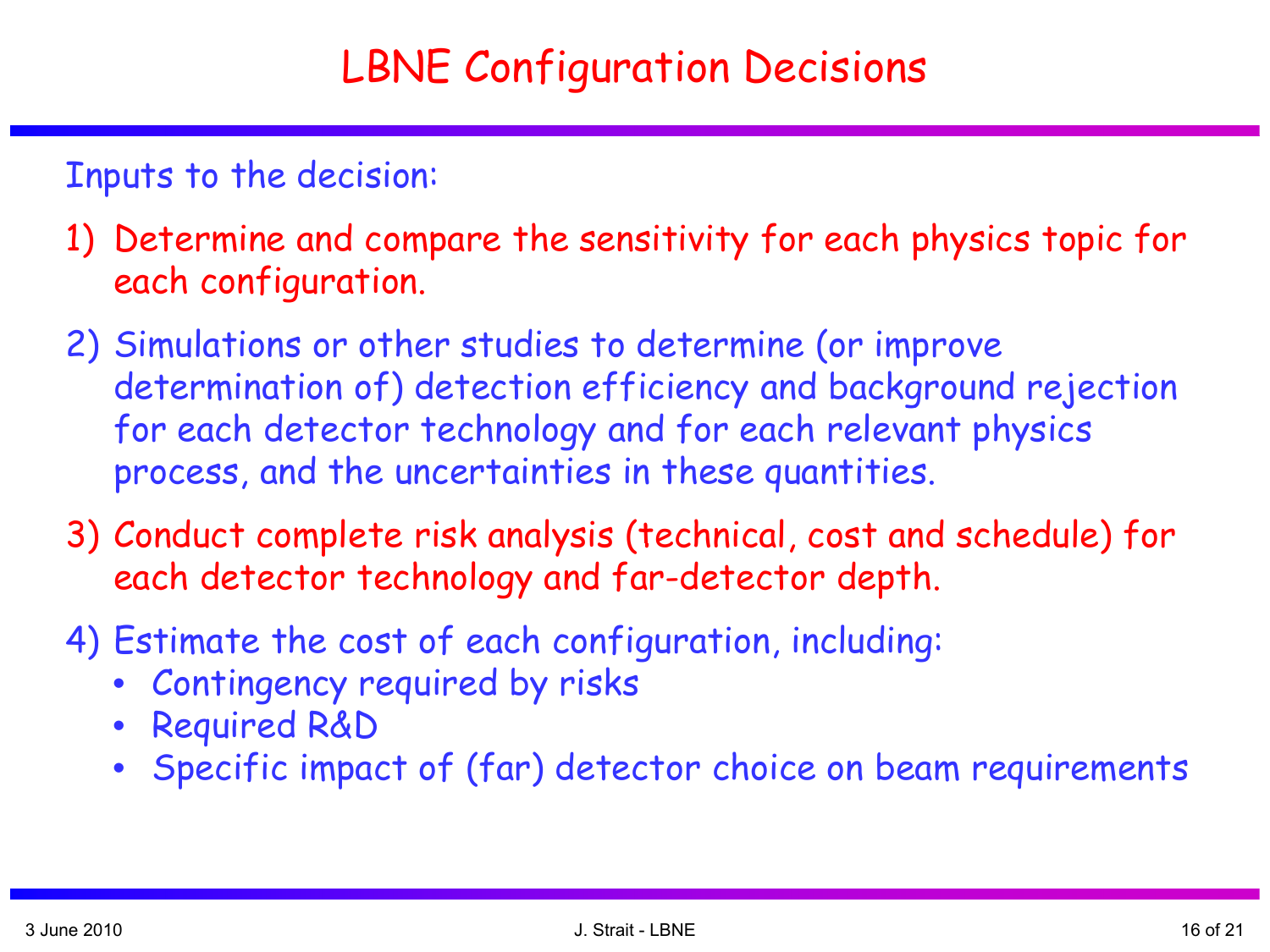(More) inputs to the decision:

5) Estimate schedule for each configuration, including:

- Common assumptions about DUSEL schedule
- Time for required R&D
- Commissioning time
- Uncertainties due to identified risks.
- 6) For far detectors, normalize detector mass in each configuration to common cost (including contingency).
- 7) Estimate physics reach = f(t) for each configuration.

8) . . .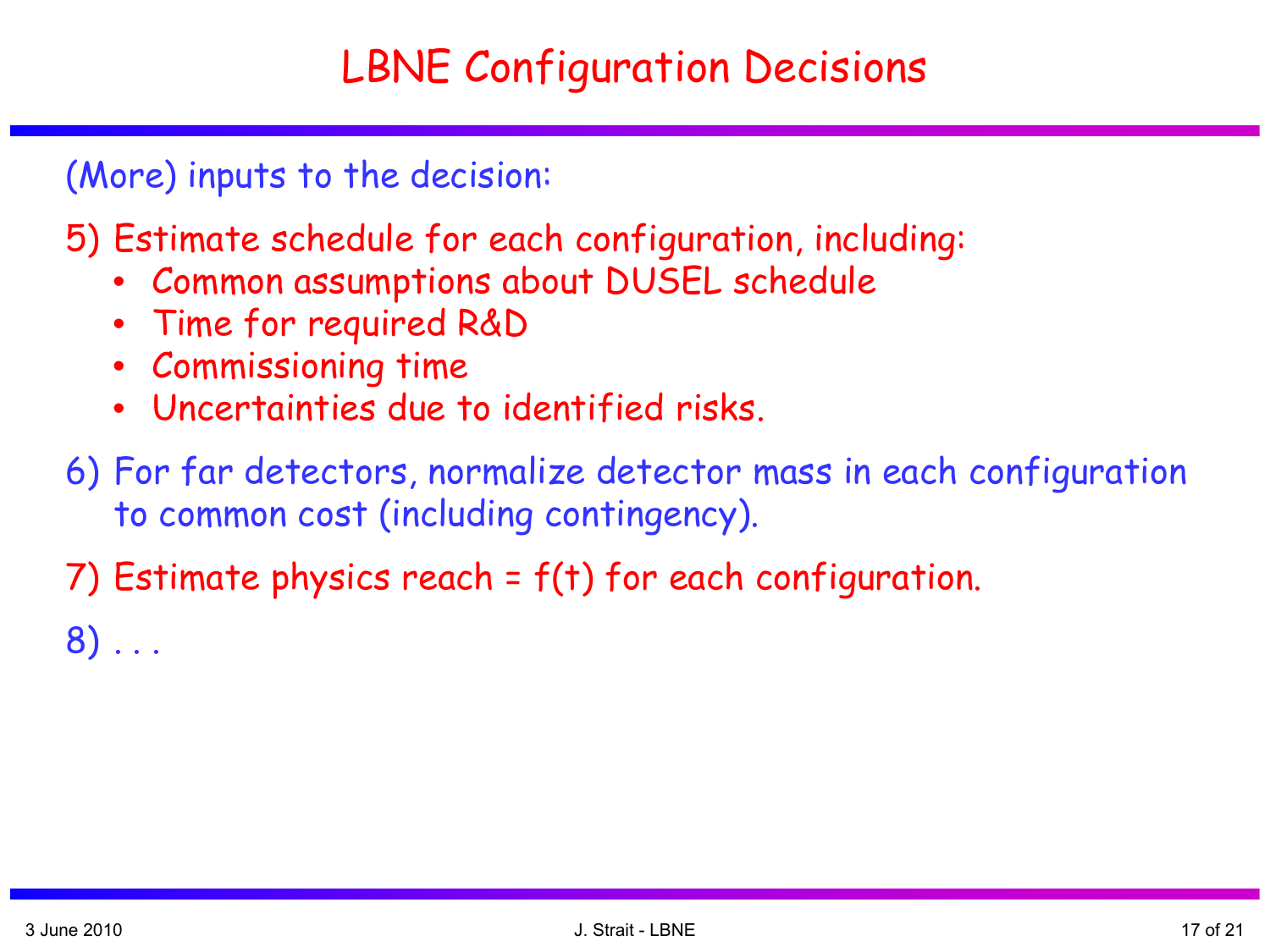(More) inputs to the decision:

5) Estimate schedule for each configuration, including:

- Common assumptions about DUSEL schedule
- Time for required R&D
- Commissioning time
- Uncertainties due to identified risks.
- 6) For far detectors, normalize detector mass in each configuration to common cost (including contingency).
- 7) Estimate physics reach = f(t) for each configuration.
- 8)... Hope that the answer becomes obvious....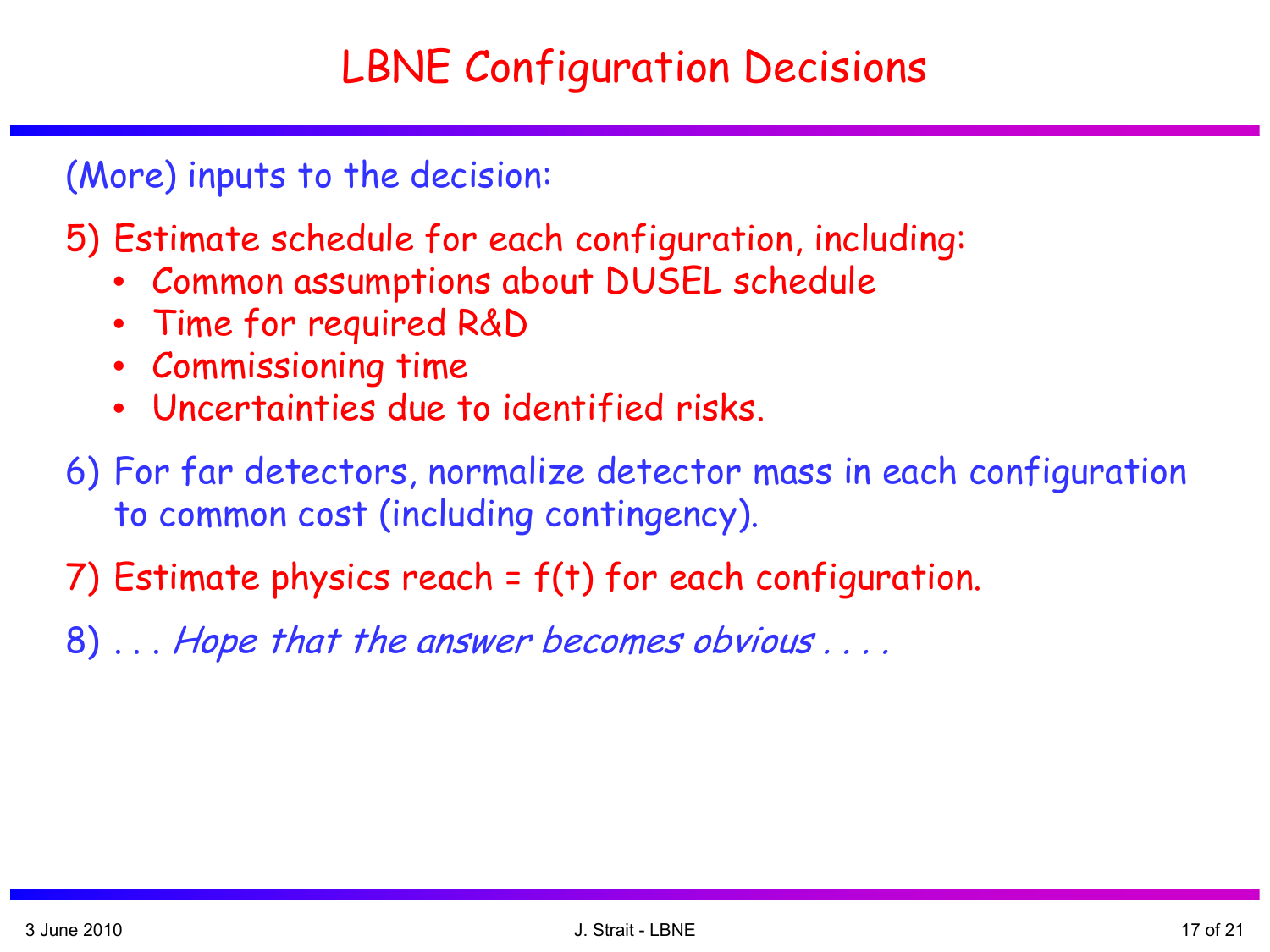(More) inputs to the decision:

5) Estimate schedule for each configuration, including:

- Common assumptions about DUSEL schedule
- Time for required R&D
- Commissioning time
- Uncertainties due to identified risks.
- 6) For far detectors, normalize detector mass in each configuration to common cost (including contingency).
- 7) Estimate physics reach = f(t) for each configuration.
- 8) Need a mechanism to:
	- -- Evaluate the "input data"
	- -Weigh the relative importance of the inputs
	- -Come to a consensus concerning the configuration of experimental complex.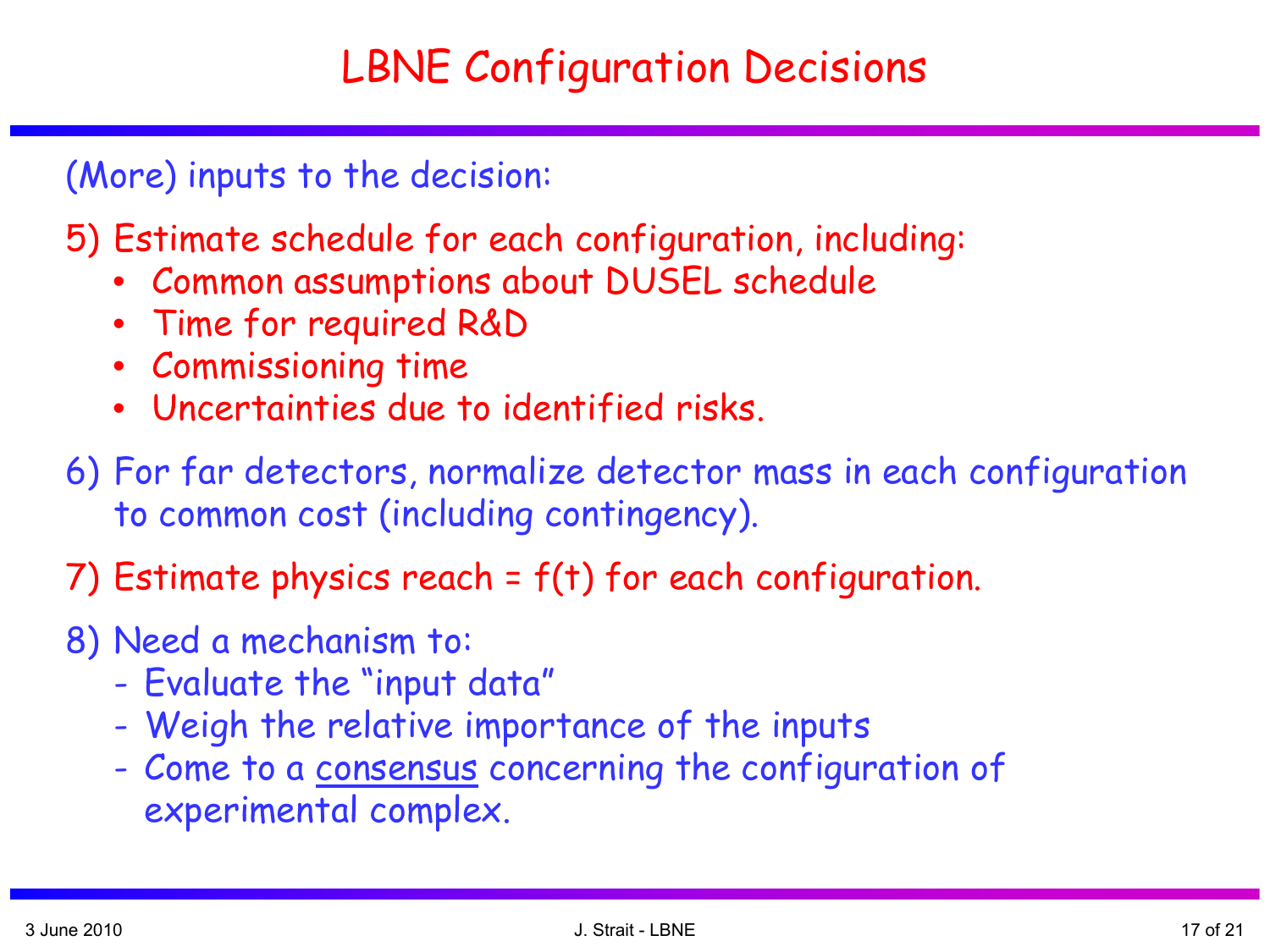Formally, the decision is the responsibility of the LBNE Project, which is the organization that is responsible to the funding agencies, and through them the taxpayers, for how their money is spent. Strong input from the collaboration is required, since the Project is building the experiment for the collaboration to do the science.

Plan: Constitute the Collaboration Executive Committee as an advisory committee \* charged to make recommendations:

- Charge to include a set of issues to be addressed (see previous list "Inputs to the decision"), not just a request for a recommendation about the configuration.
- Produce a single consensus report no "majority" or "dissenting" reports.
- -"Too early to decide" is a possible outcome for some choices.

\*Could invite a few external advisors, e.g. from DUSEL(?)

\_\_\_\_\_\_\_\_\_\_\_\_\_\_\_\_\_\_\_\_\_\_\_\_\_\_\_\_\_\_\_\_\_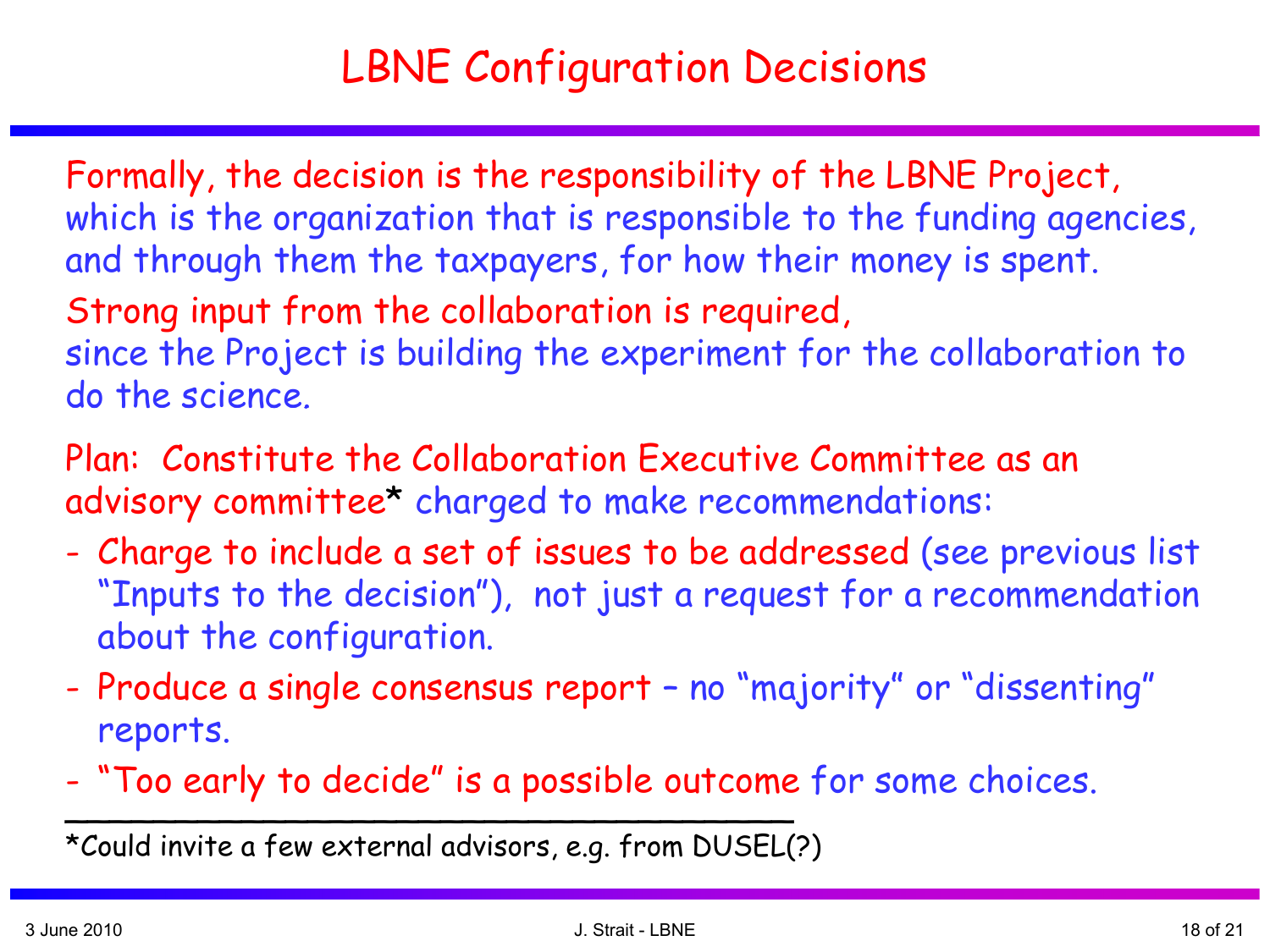## DUSEL - LBNE Partnership

- LBNE represents two of the four "pillars" of the initial physics program of DUSEL: long-baseline neutrino oscillations and proton decay.
- DUSEL will provide a cost-effective facility, at near-ideal distance and depth, for LBNE, thereby permitting larger and more sensitive detectors to be built.
- => It is in the interest of both Projects to work closely together . . . **And we are!**

#### Examples of "early" cooperation:

- Weekly meetings between DUSEL and LBNE management. Weekly meetings between DUSEL and LBNE engineers.
- Participation by Golder in LBNE WCD vessel design meetings.
- MOU to allow LBNE to work through DUSEL with DUSEL's contractors for LBNE-specific engineering studies.
- Participation by LBNE in monthly DUSEL "integration week" meetings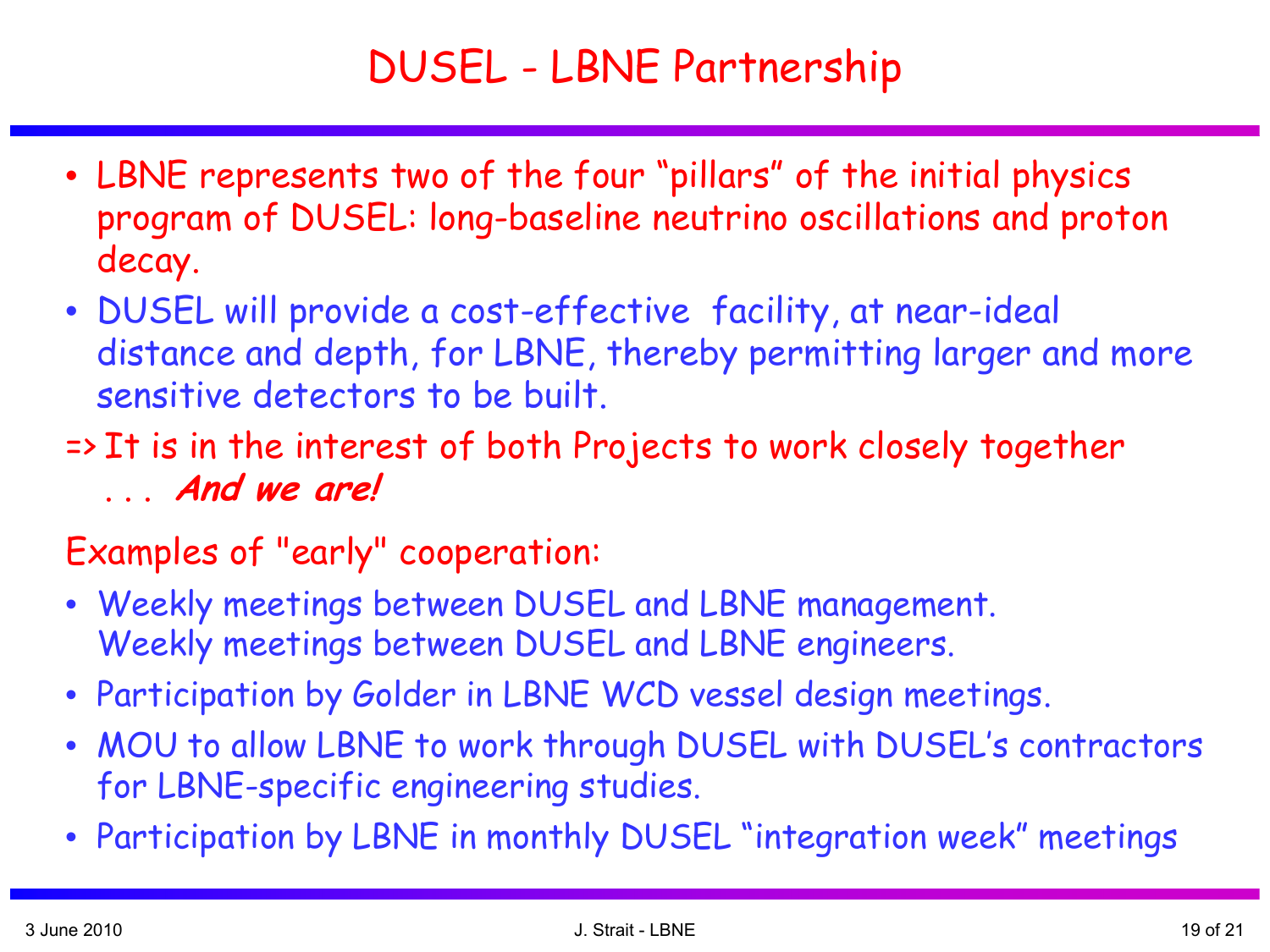The "rules of engagement" will be codified in a DUSEL-LBNE MOU, which we are actively working on drafting.

Issues currently being actively (and productively) worked include:

- Defining boundaries between DUSEL and LBNE Project responsibilities.
- Organizations and procedures to manage the civil construction of LBNE facilities within DUSEL.
- Our view of how NSF and DOE funding can be managed to support LBNE civil construction at DUSEL, LBNE detector construction, and LBNE beam and civil construction at Fermilab.
- Need to understand how to "normalize" the DUSEL vs. LBNE project development schedules: DUSEL is working towards "Preliminary" design, while LBNE is working towards "Conceptual" design.